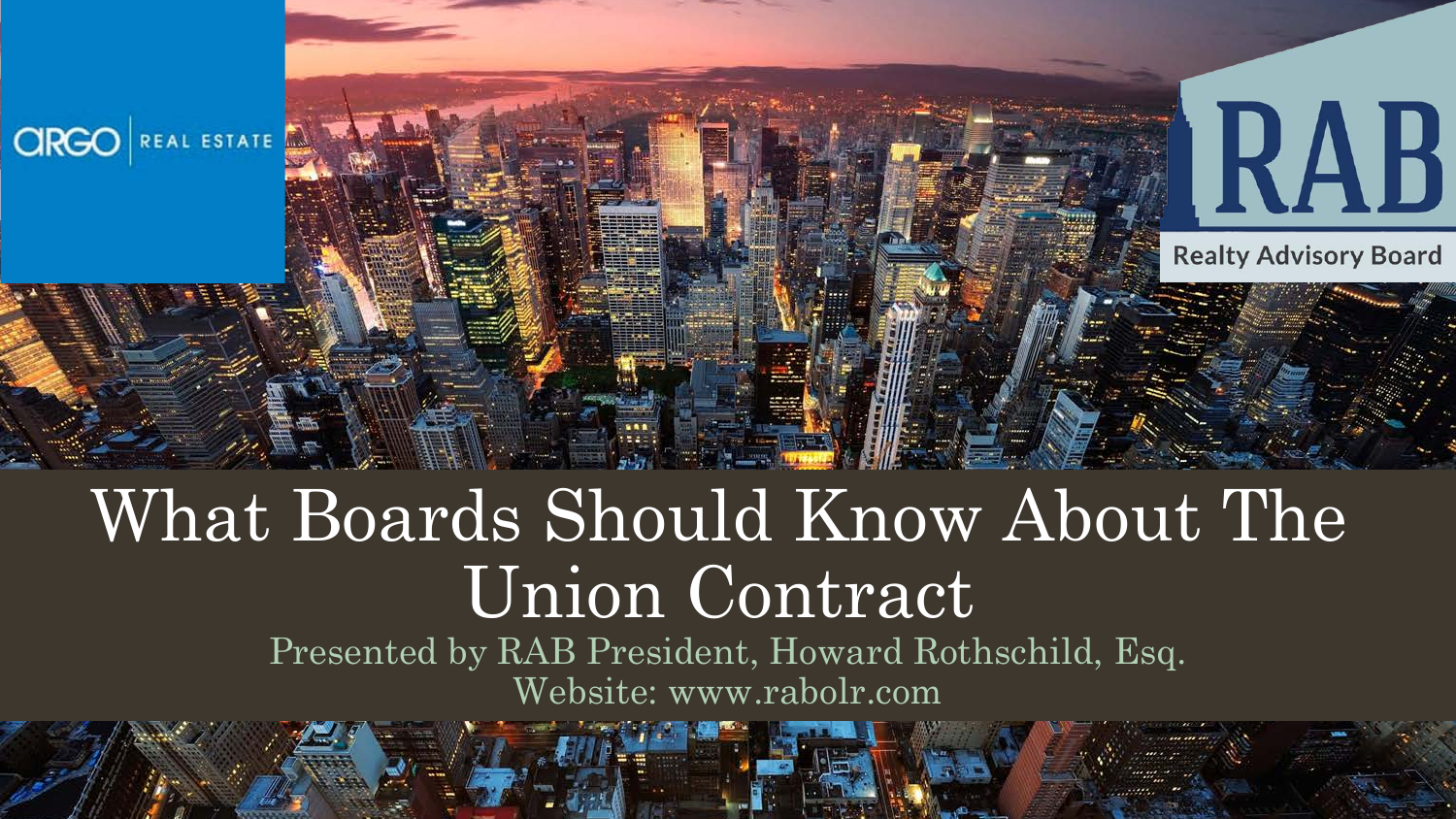# Realty Advisory Board on Labor Relations (RAB)

- The Realty Advisory Board has represented Real Estate Owners and Managers in the NY Metropolitan Area since 1934.
- Since that time, Local 32BJ has represented most building service workers in the region.
- You can contact us via:

Phone #: (212) 889-4100 Fax #: (212) 889-4105 President: Howard Rothschild- hrothschild@rabolr.com Attorneys: Michael Badowski- mbadowski@raborl.com Stephen Halouvas- shalouvas@rabolr.com Michael Rivituso- mriv@rabolr.com Robert Schwartz- rschwartz@rabolr.com Harry Weinberg- hweinberg@rabolr.com

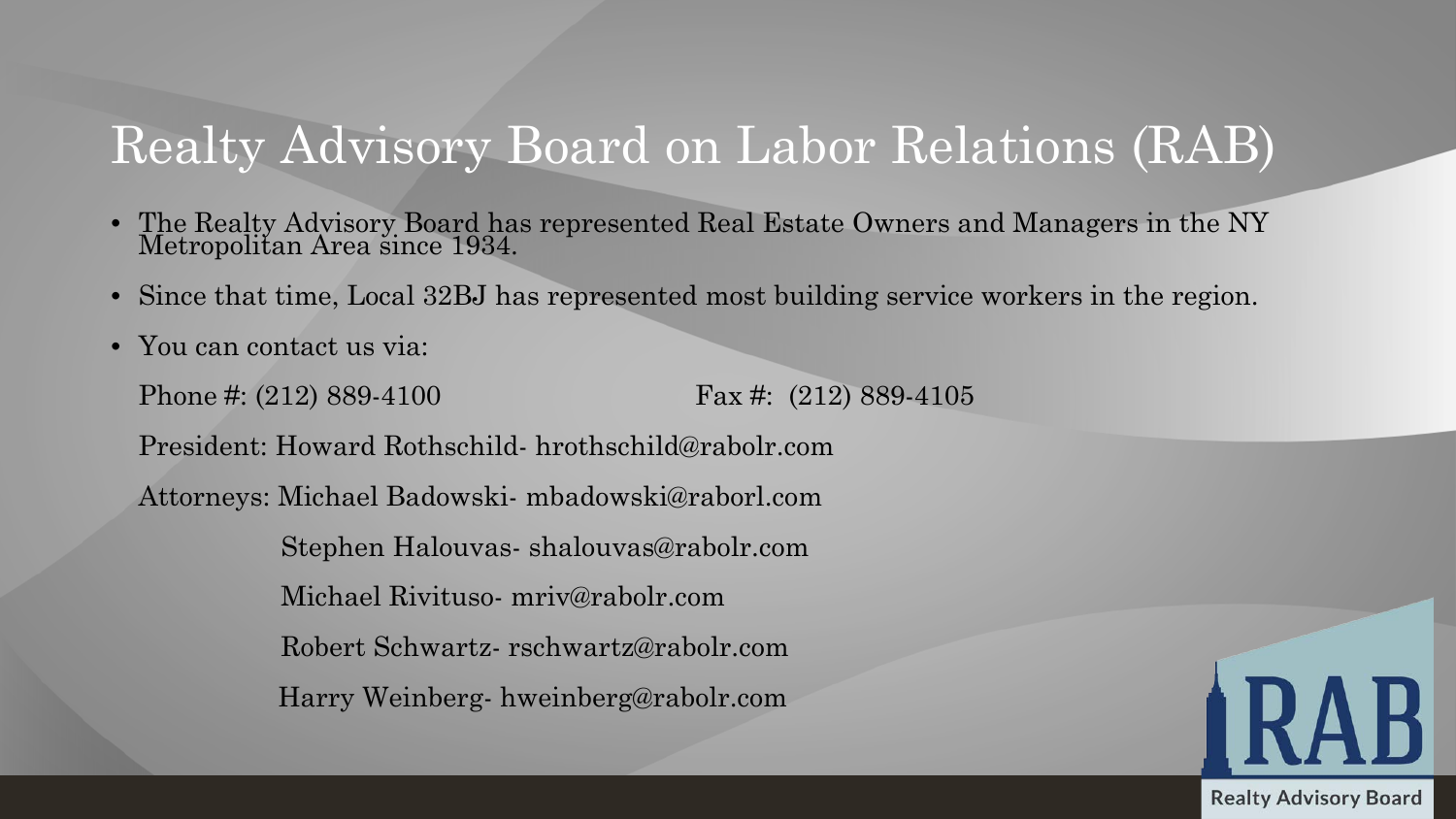### Nature of the Industry

- Service Intensive
	- Cleaning, Maintenance, Mailroom
- Security Sensitive
	- Doormen are the first line of security for its residents.
- Expectations of courtesy, civility, confidentiality, and responsibility.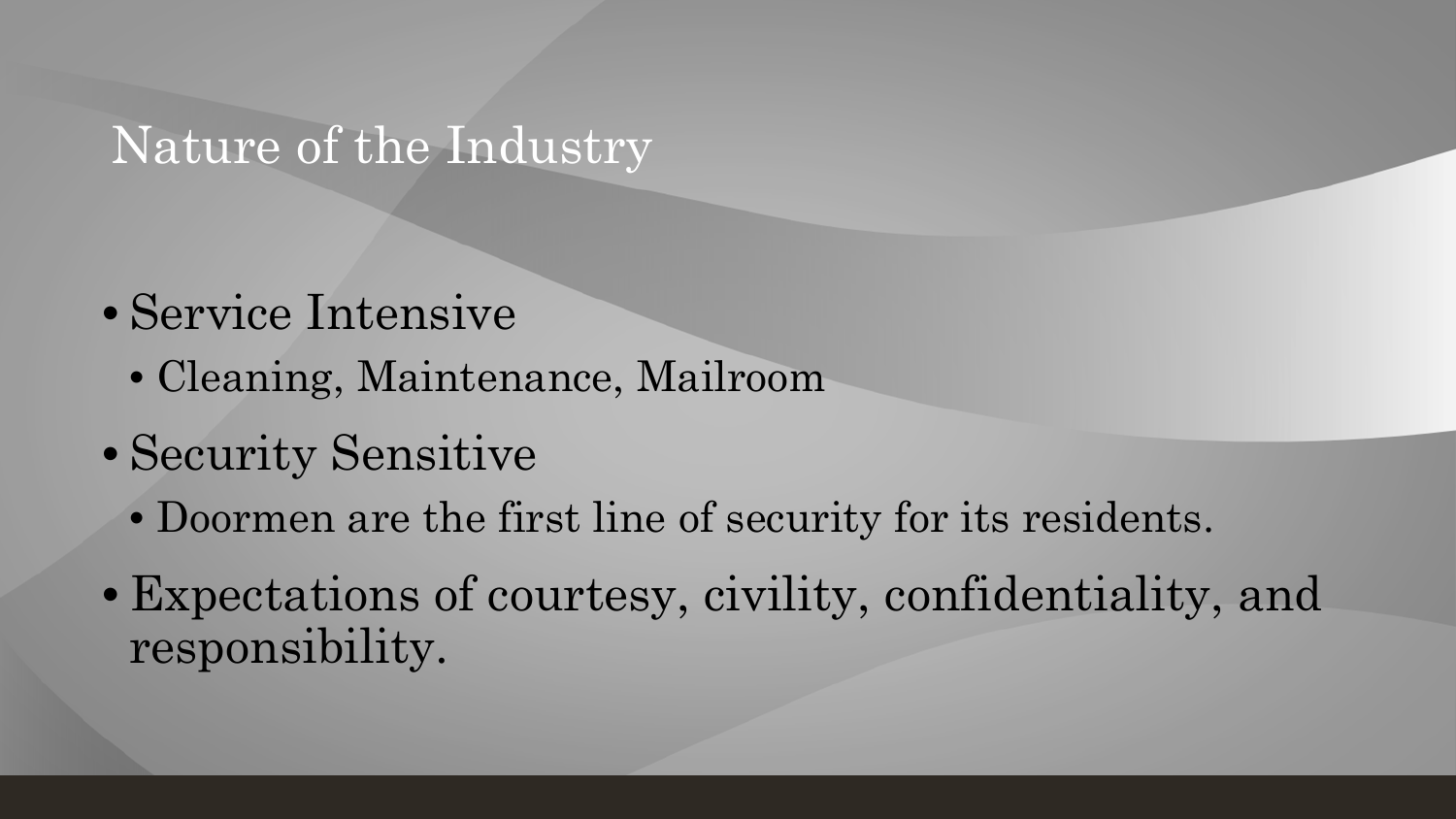# Interview and Hiring Process

- Have a current job description
	- Make sure the interviewee is comfortable with this description.
- Make sure candidate has the necessary certifications and licenses. (*If applicable*)
	- Must be current
- Do a thorough screening
	- You may request drug testing.
	- DO NOT perform a criminal background check BEFORE making a conditional offer of employment.
	- NEVER do a credit check.
- Check References
- If hired, check on candidate during probation for proficiency.

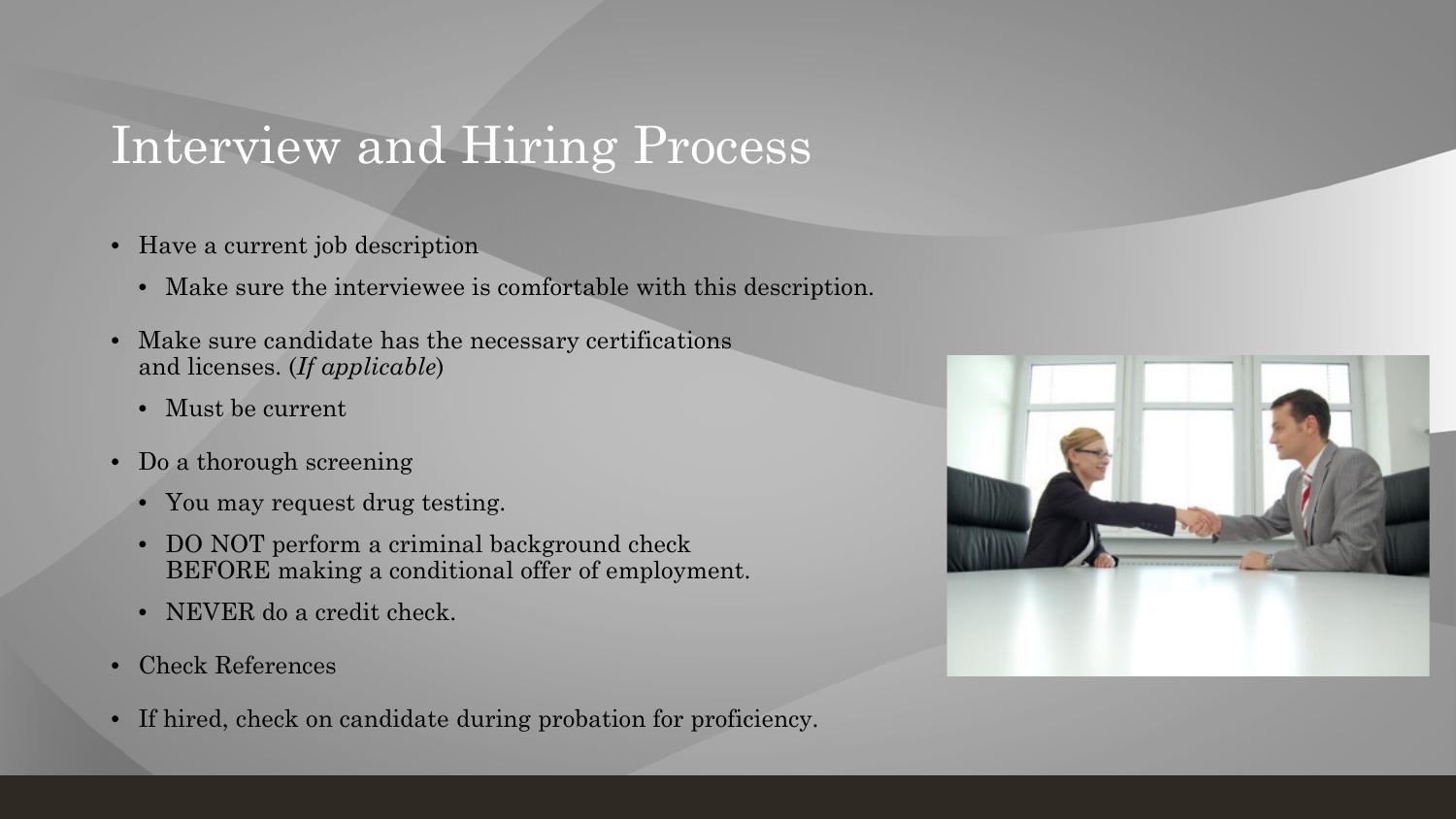## Probationary Period

#### **Regular Employee Covered by Union Contract**

- 60 days
- May be fired without "just cause"
- Not Arbitrable

• After Probation – Discharge for "just" cause"

#### **Superintendent**

- 6 months
- May be fired for any reason
- Not Arbitrable

• After Probation – Discharge for a nonarbitrary reason.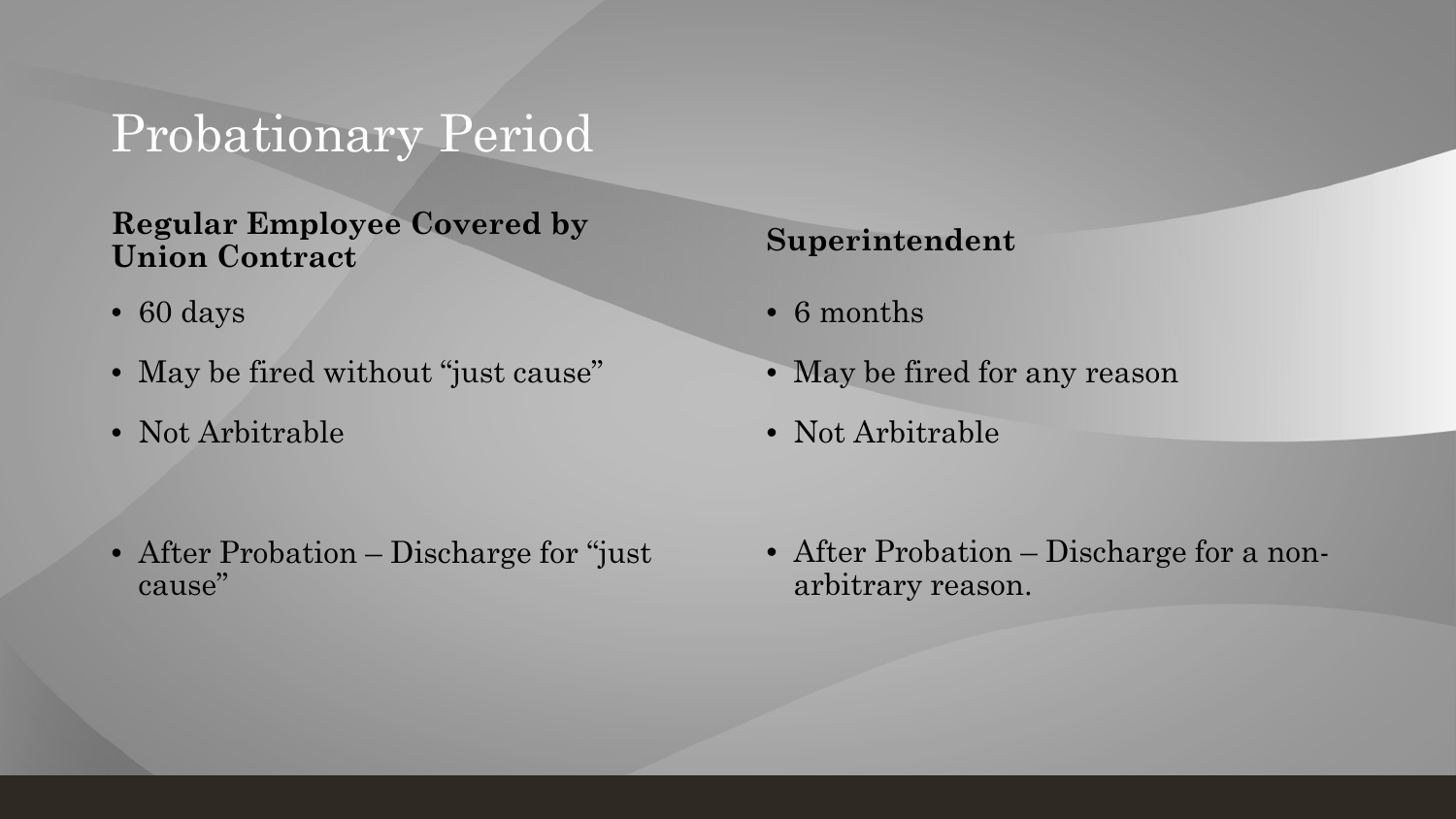### Progressive (Corrective) Discipline Please, please, stop doing that…

- After the end of the 60-day probationary period, there tends to be 2 paths of discipline that may be imposed based upon the severity or damage caused by an employee's action.
- Most ordinary workplace performance issues should be met with progressive discipline.
	- Issues that include, but are not limited to, tardiness or excessive absences, ordinary job performance deficiencies or mistakes, misbehavior, and misconduct.
- Some actions by employees, however, will rise to the level of summary termination of employment.
	- These include egregious acts of misconduct and insubordination, and those that place the lives, safety, and welfare of co-workers, residents, or the general public at risk.
	- Instances include, but are not limited to, workplace violence, intentional destruction of building property, and theft.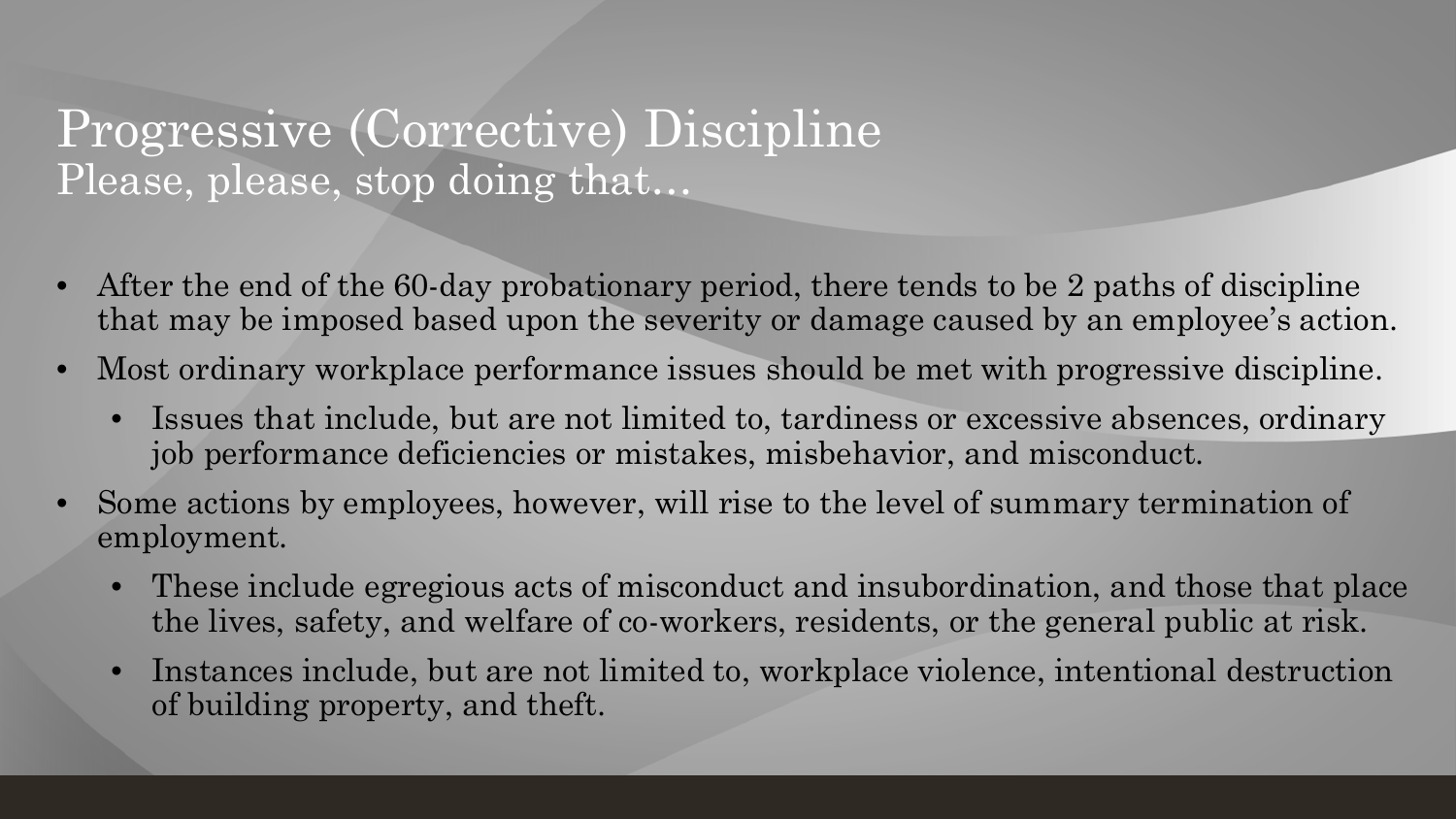# Discipline and Discharge

- The rule of thumb is proportionality, based upon totality of circumstances
- Increased severity of discipline imposed based upon consideration of the employee's prior record (length of service, typical performance, etc.) and the severity of the issue causing the disciplinary action.
- Do not get locked into a progression (e.g., verbal, written, suspensions, discharge) without consideration of the mix of factors involved. Employers should not be lockstep in imposing discipline without any discretion.

**Discharge** Suspension Written Warning Verbal Warning Posting/notifying employees of the rules, regulations and expectations in the workplace.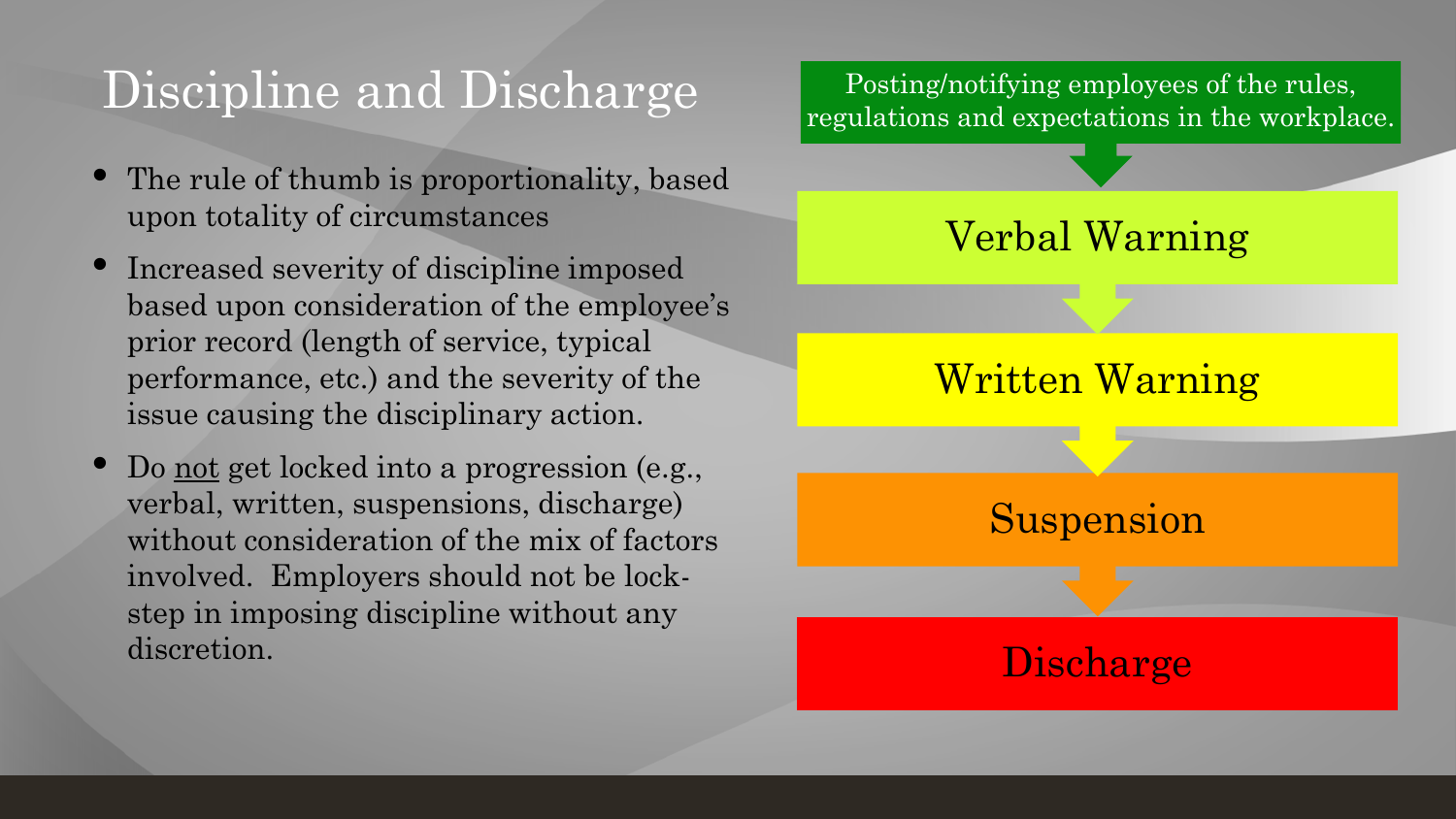## Verbal Reprimands

- Explain to the employee, who may or may not know, what was troubling about their job performance, and how they can correct it
- Remember: even though the employee does not receive any documentation when given a verbal warning, the employer should write a full description of the warning including:
	- a reason for the warning
	- the date of the warning
	- the name of the employee
	- the name of the supervisor who gave the warning
	- what the employee was told

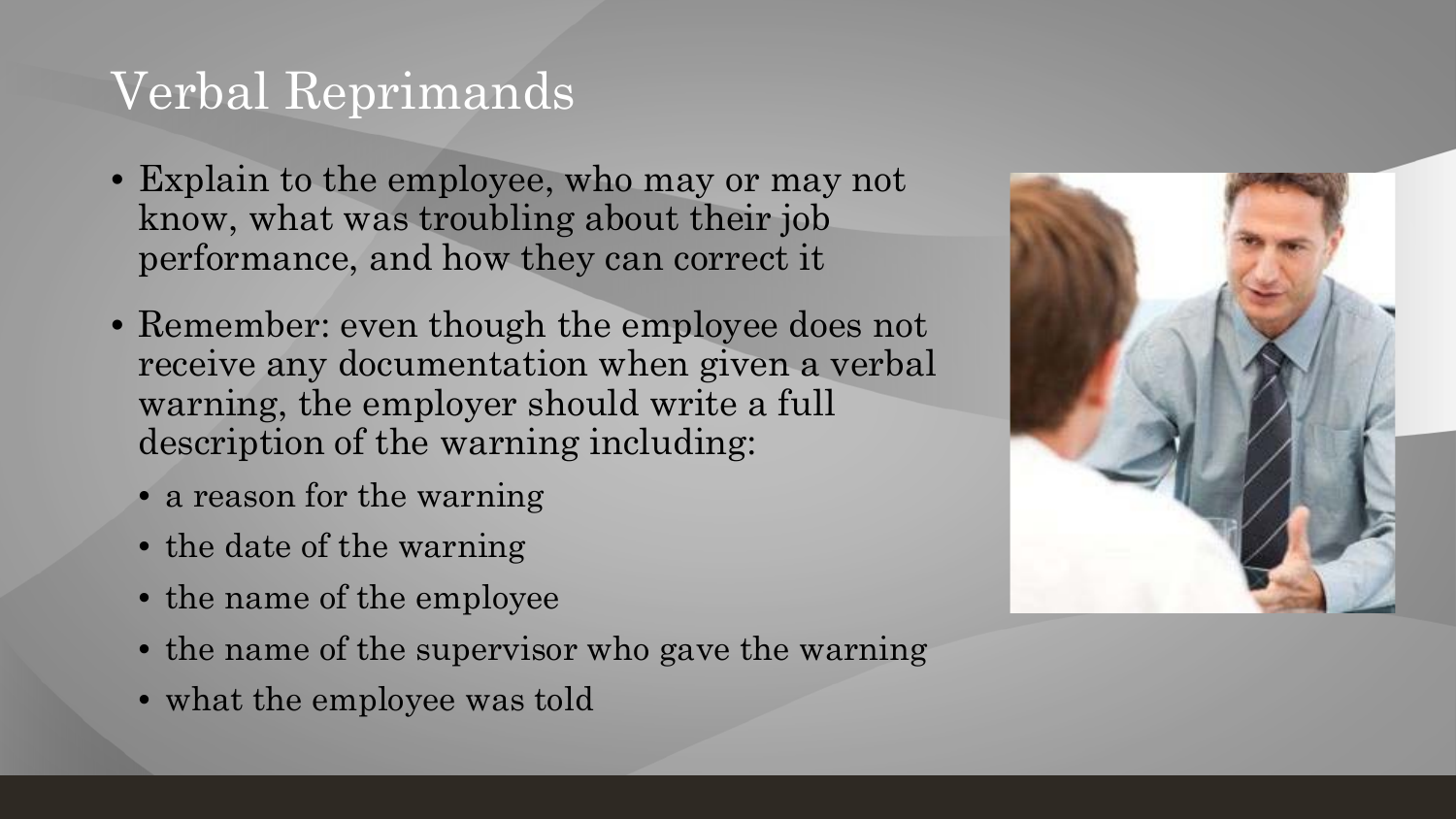# Written Warning (Files, files, everywhere…)

- If, after a verbal warning, an employee's behavior does not improve significantly, the employee should be given a written warning.
- The warning should be sent to the employee, via registered mail, with a copy to the union.
- It should include the following:
	- Reason for warning.
	- Reference(s) to past warning(s).
	- What is expected of the employee in the future
	- That the employee will be subject to harsher discipline in the future if he does not improve markedly.
	- Name of employee, supervisor, building, and date.
- If possible the supervisor should discuss the warning with the employee and reiterate what was stated in the letter.
- Employee should be asked to sign indicating that he received a copy of the warning (not that he/she agrees)
- If the employee refuses to sign, note the refusal to sign, initial and date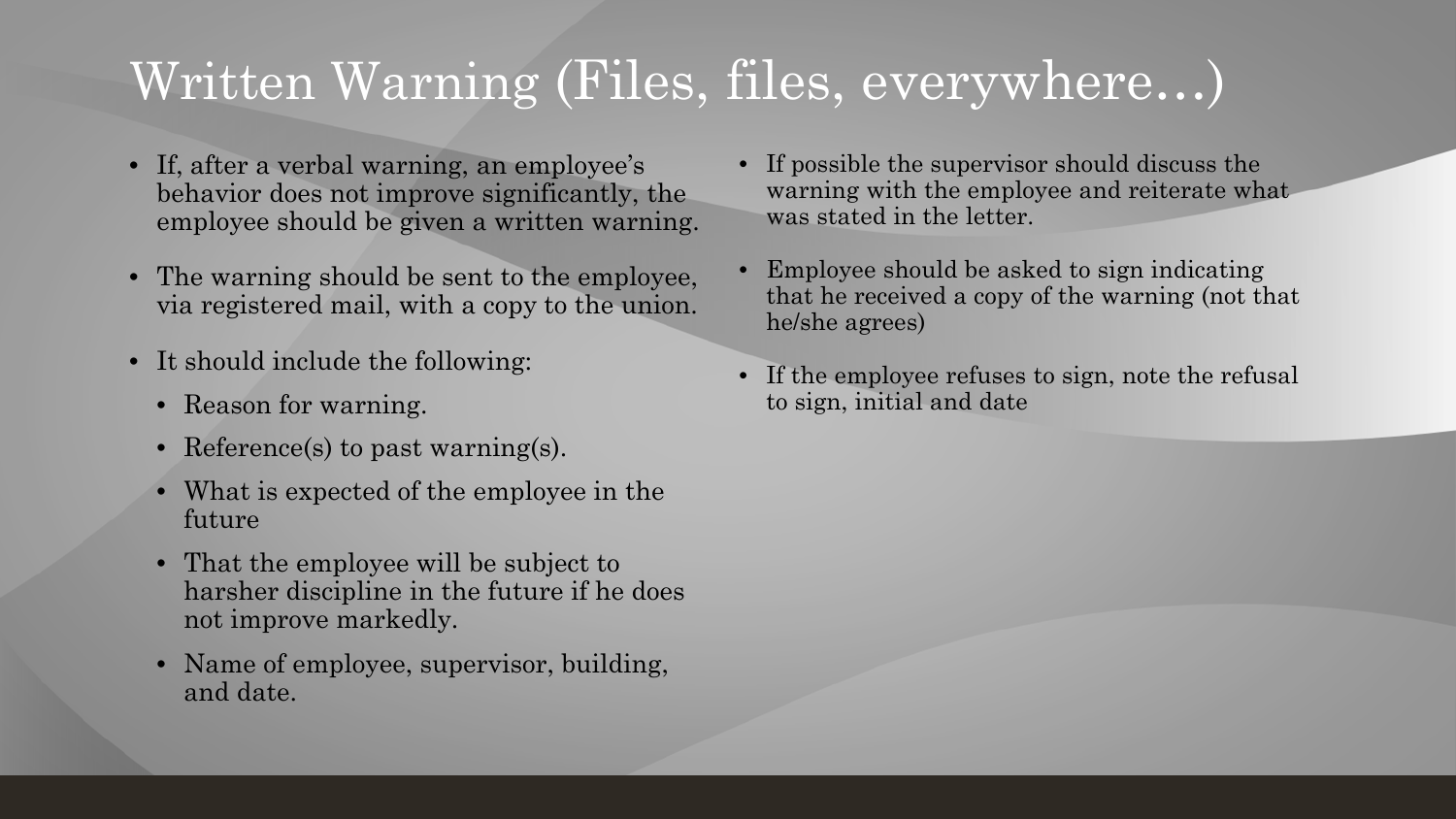# Suspensions

- When warnings fail to correct a recurring problem, suspensions are the next step
- Time an employee is given out of work should correlate to the employee's disciplinary record and the severity of the offense
- The amount of time should increase with the number of suspensions, but the employer should avoid appearing punitive
- Final Warnings:
	- Prior to discharge, it may be necessary to issue a "final warning"
	- "Failure to improve your performance within 14 days will lead to your immediate dismissal. This is your final warning to improve."
	- Usually accompanies a suspension, but not necessary that it does



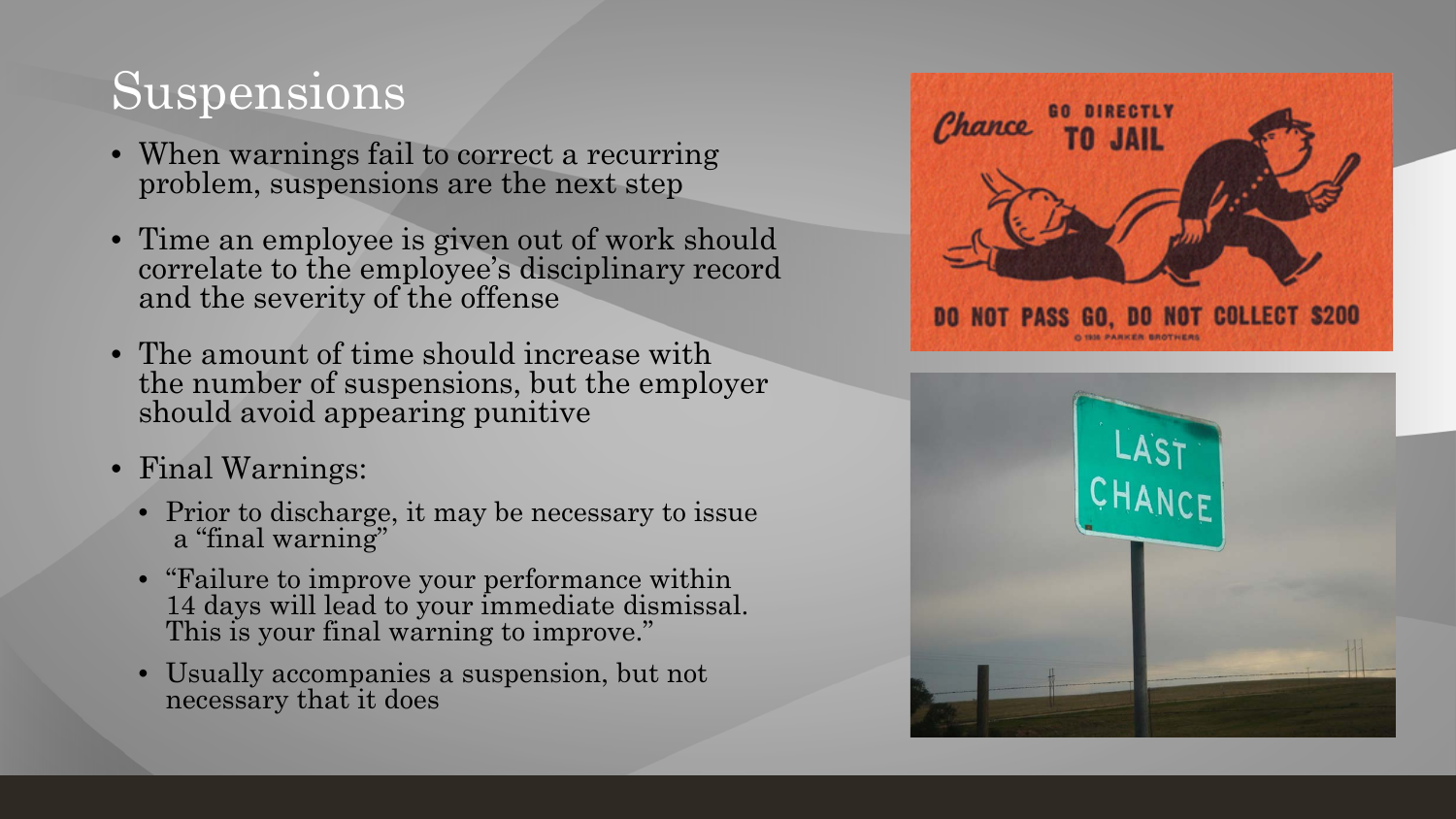# Discharge

- Strongest disciplinary action an employer can take against an employee.
- Should be carefully considered and carried out effectively and professionally
- Ordinarily should be viewed as the last step in progressive discipline
- A letter detailing the reasons for the discharge should be sent to the employee, the personnel file, and the Union within 5 business days of the discharge.

# **YOUR JOB HAS**

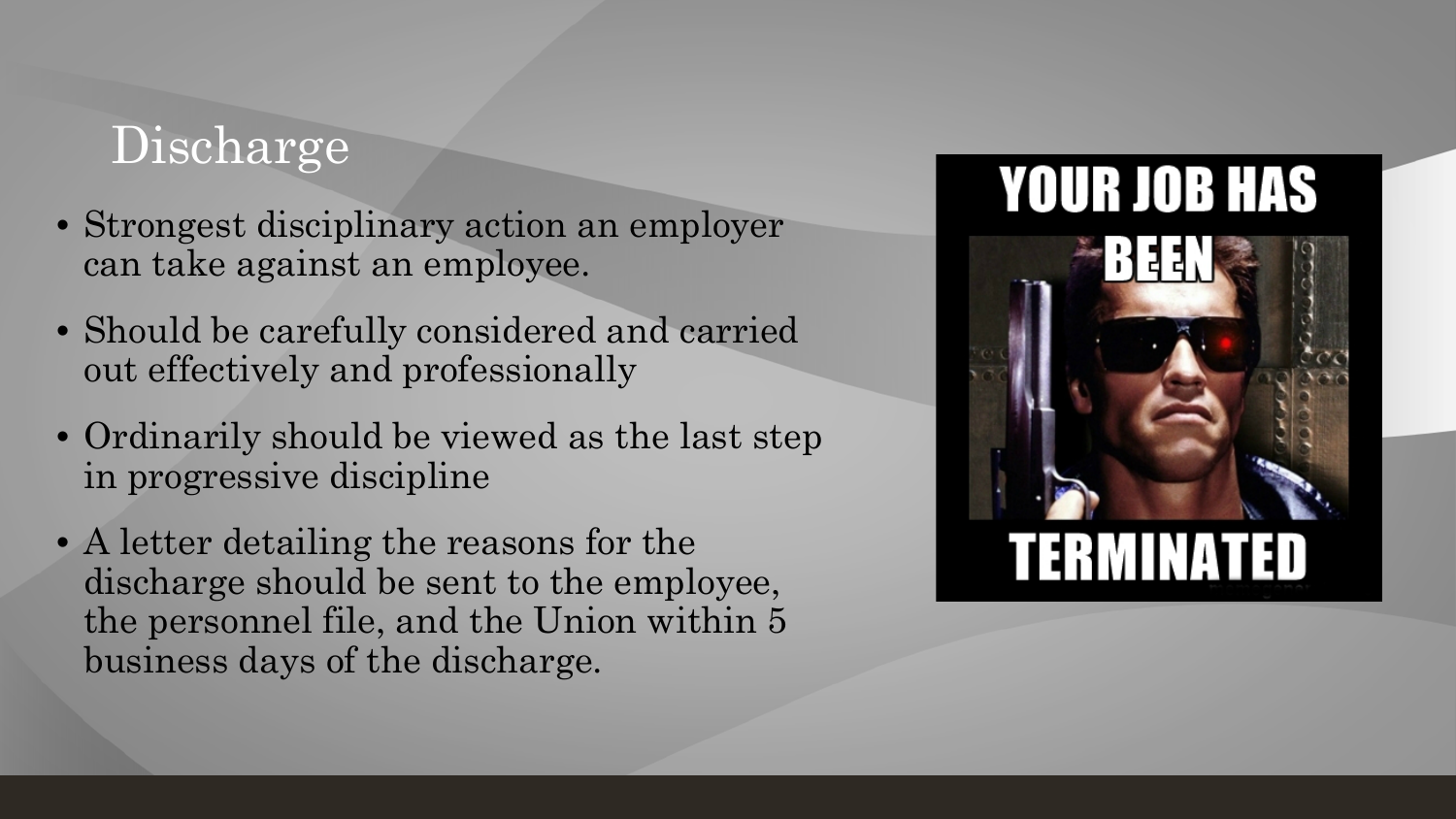## Common Mistakes Made When Disciplining

- Fail to interview the employee to learn of any defenses to the allegations.
- Failing to interview all of the employees involved
- Inconsistency/Disparate Treatment.
- Overly severe/harsh.
- Disciplining without prior warning.
- Not taking action when a major infraction occurs.
- Disciplining employees in front of their co-<br>workers.
- Not considering length of service.
- Depending on witness(es) who will not testify.
- Lack of Documentation
	- "No good deed goes unpunished."
- Do not cause double jeopardy.
- Duty to accommodate.
- Retention of Evidence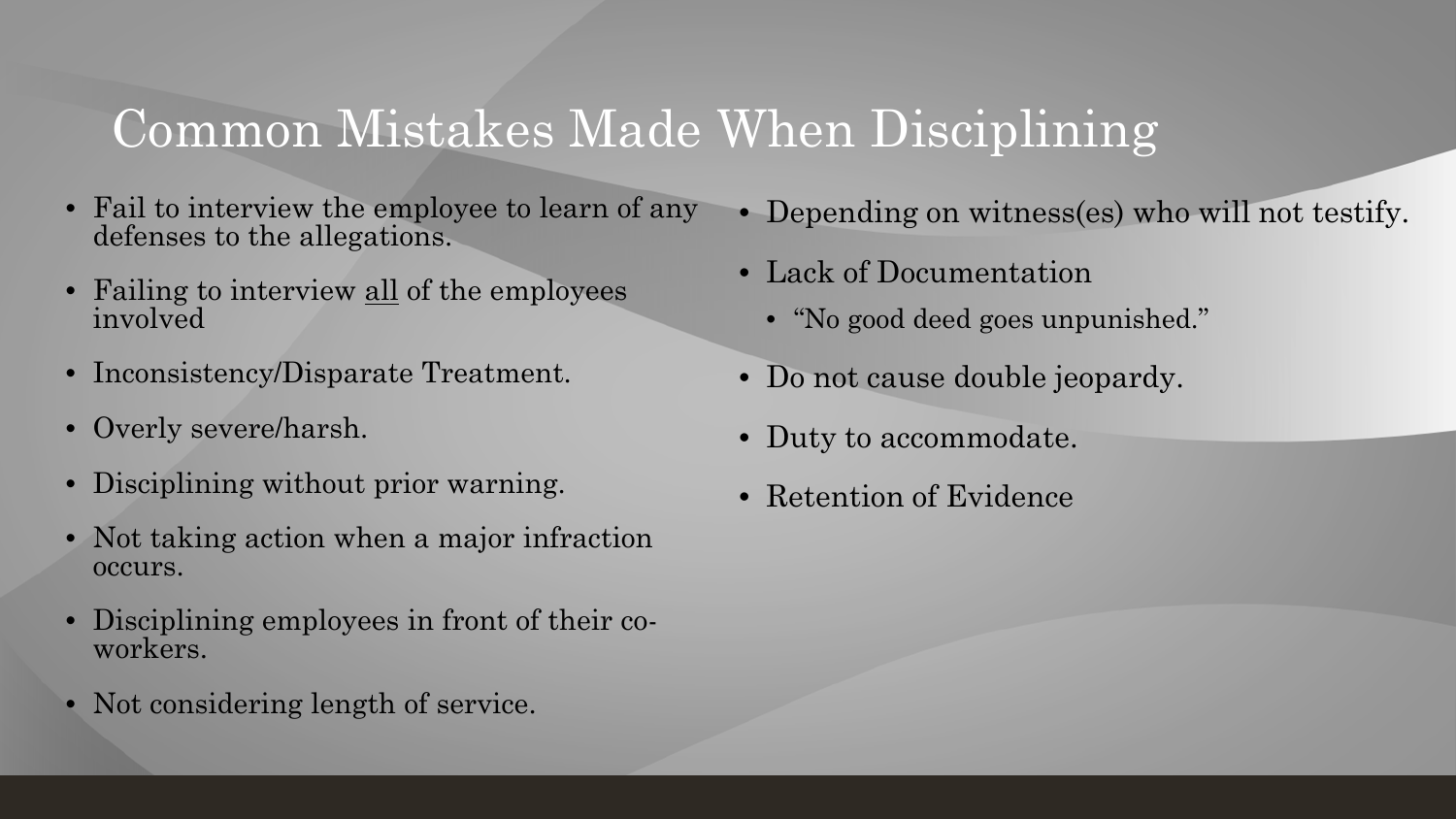# Grievances

#### **Union Member**

- Union has 45 days to grieve a suspension or a termination.
	- Must argue that Employer did not have Just Cause.
- All other grievances must be presented within 120 days.

#### **Union Superintendent**

- Union has 15 days to grieve a termination.
	- Must argue that Employer acted Arbitrarily.
	- May also grieve lack of severance pay.
- Union may also grieve excessive workload or utilization of special skills.
	- If proven, relief would be additional compensation or stoppage of that work.
- Remember in discharge letter to the superintendent to also give notice to vacate apartment.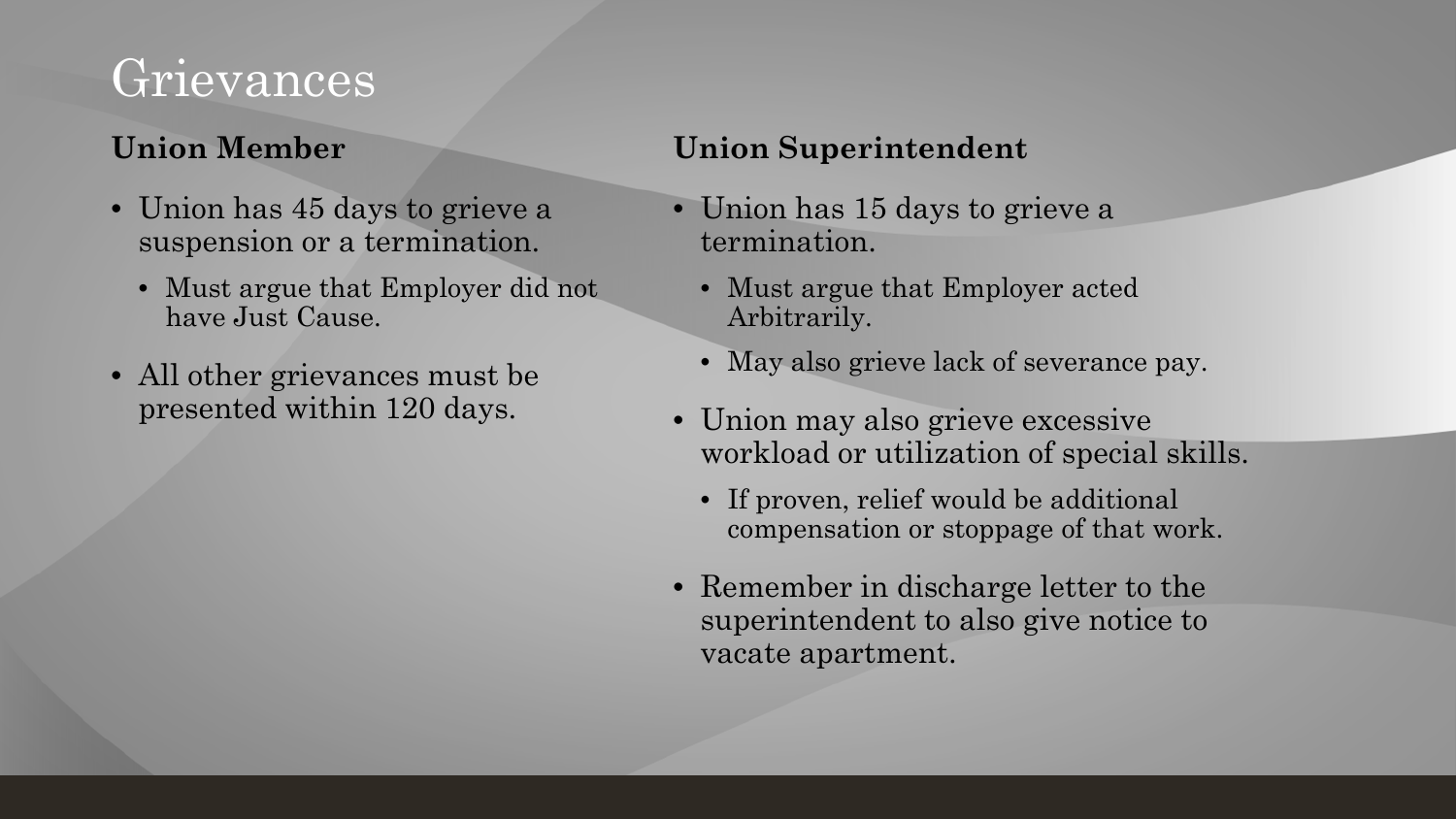# Negotiation and Arbitration of Resolution

#### **Negotiation**

- Parties will meet to discuss the grievance.
- Union may withdraw grievance if facts do not support the case.
- If parties can come to favorable terms, there can be a settlement.
	- Advantages to Settlement
		- Less time consuming
		- Arbitration may be unpredictable
		- Can receive release of all claims
		- Receive a more favorable outcome

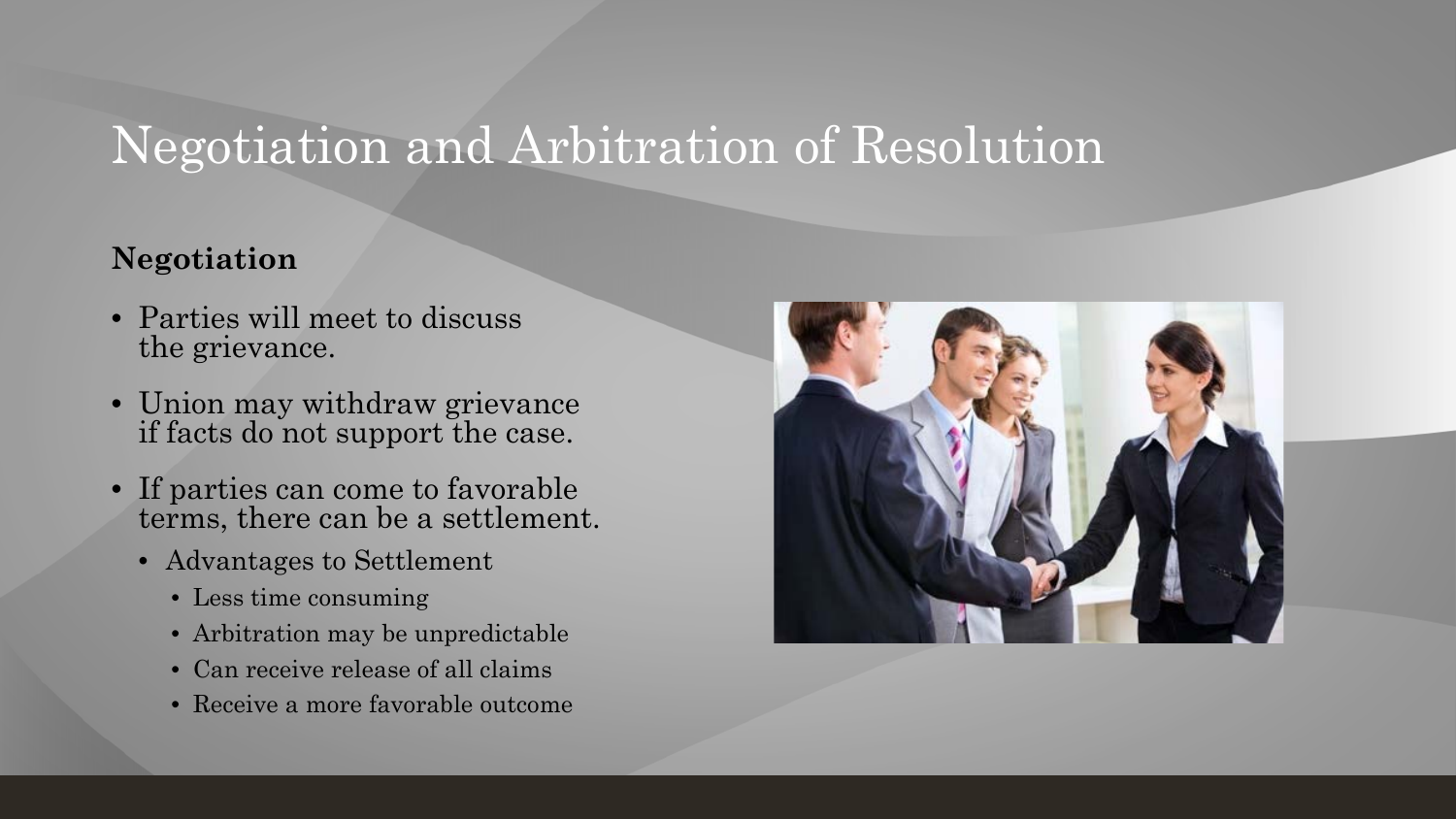# Negotiation and Arbitration of Resolution (cont.)

#### **Arbitration**

- Parties will present the case to an Arbitrator.
- Parties can call witnesses to testify and present evidence, much like a trial.
- Arbitrator will make a decision based on the contract and the information provided to him/her.
- Arbitrator's decision is binding on both parties.

**Possible Arbitrator Decision**

- Termination was improper and reinstated with back pay.
- Termination was improper but reinstatement with no back pay.
- Termination was proper and is upheld.
- Reduce the suspension.
	- (Ex. Convert a 5 day suspension to a 2 day suspension)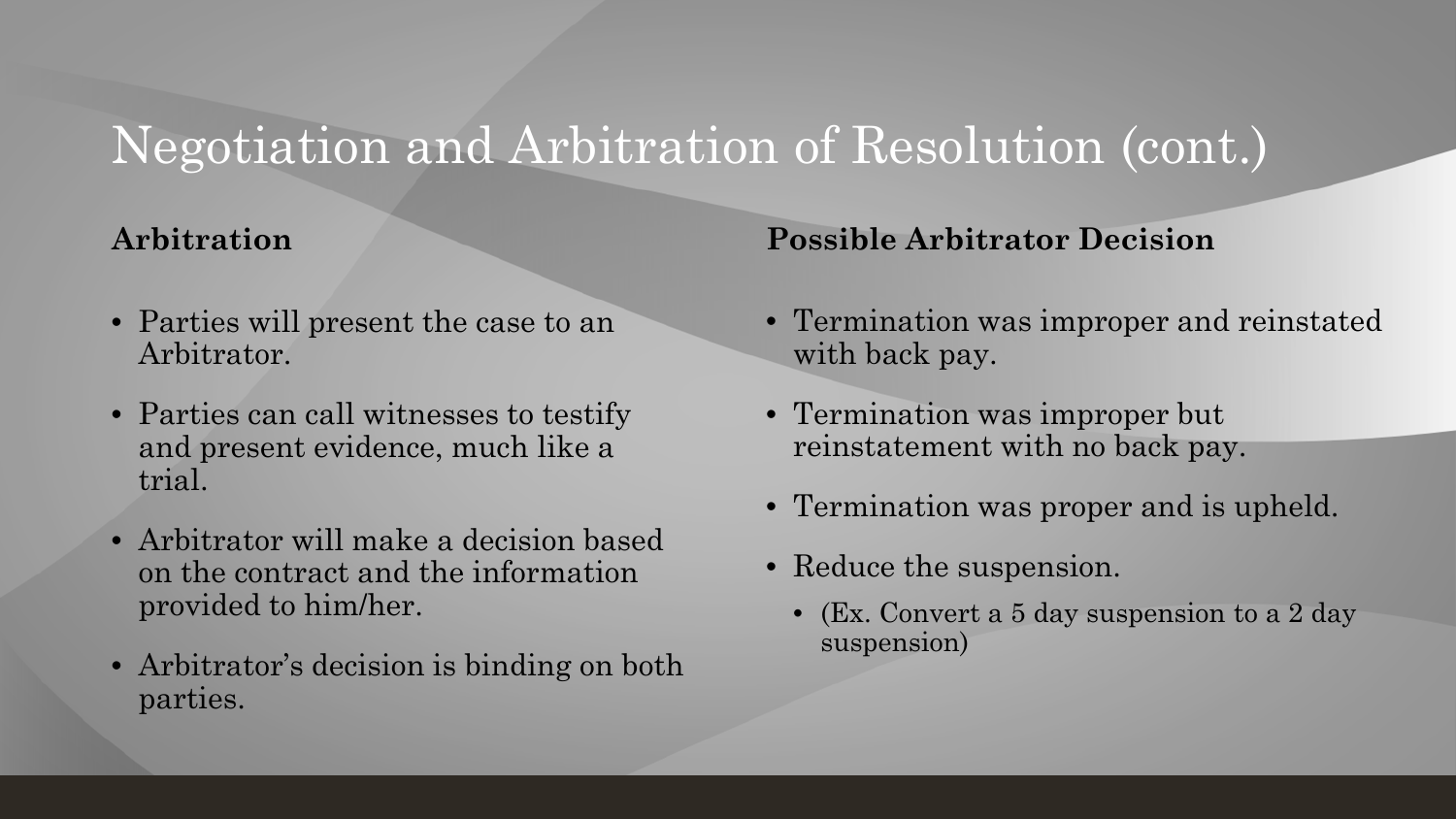### New Hires vs. Vacation Relief (Problems to Avoid)

#### **New Hires**

- Newly hired in the "Other" category (not Handymen) and some Superintendents.
- Less than 21 months of prior Industry experience receive 75% of the current contract minimum wage.
- Up to 2 years of prior Industry experience (more than 21 months) or after 21 months of employment receive 85% of the current contract minimum wage.
- Health Benefits Start after 90 days of employment, other benefits per the **Contract**

### **Vacation Relief**

- 60% of the Minimum Contract Wage only for those employees covering regular employees on vacation
- Not for "sick coverage" or for "leave" coverage" or covering any other type of absence other than VACATION.
- No benefits due for the first 5 months.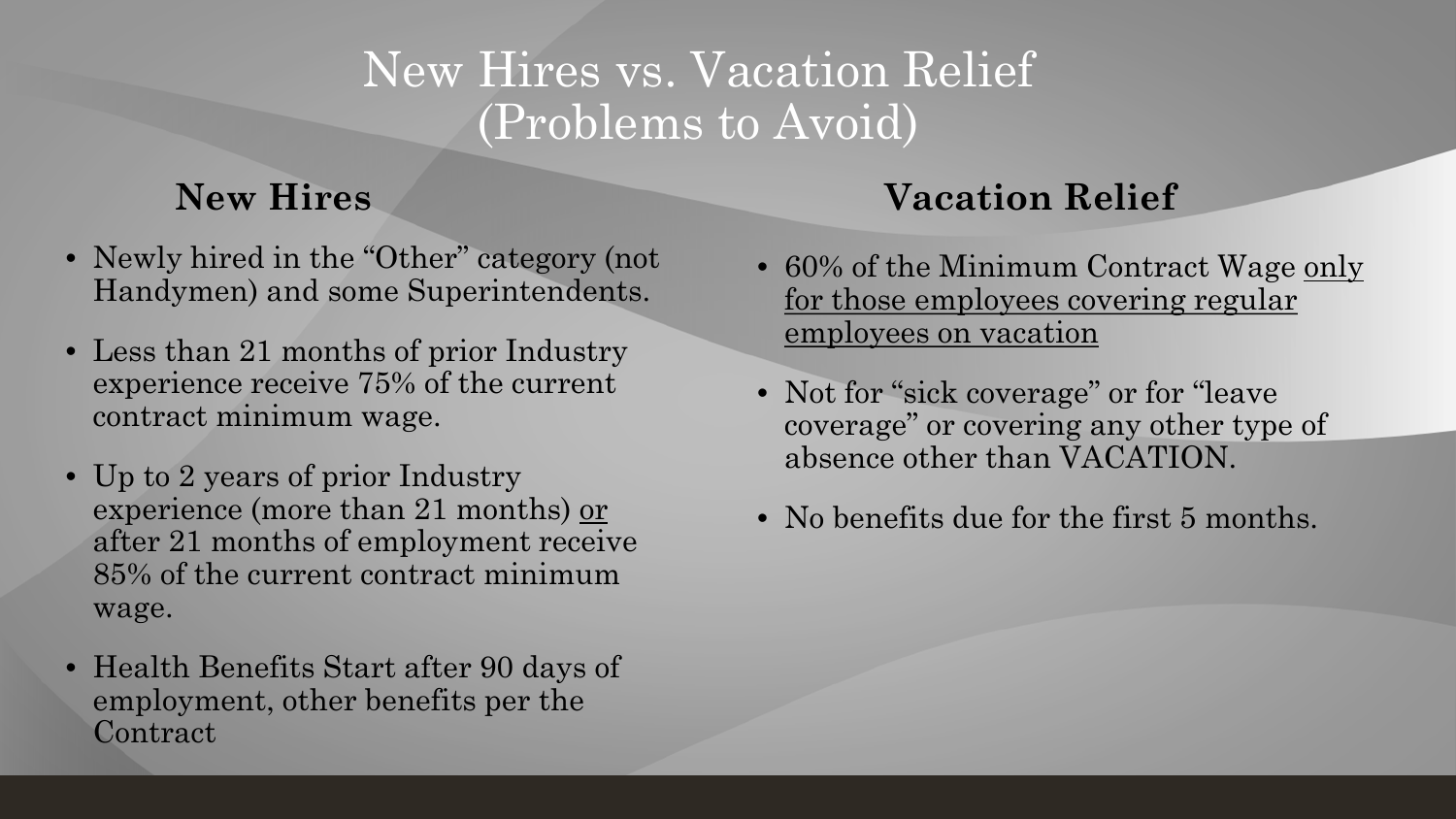# Managing Vacation Relief Employees (Watch the Clock)

- Four Months:
	- Anyone employed as a "vacation replacement, extra or contingent" employee with substantial regularity for a period of 4 months shall receive preference for steady employment
- Five Months:
	- Longest time a vacation relief employee may be paid 60% of the Contract Wage.
	- If continued in employment longer, they will be eligible for the New Hire or Experienced Wage Rate based upon their experience.
- Benefits:
	- No benefits contributions required for five months for vacation replacement employees
	- Entitled to benefits, however, after 1000 hours
- Credit for Vacation Replacement Experience:
	- If hired immediately following the vacation relief position, the employee will be credited with the time worked toward the completion of the 42 month New Hire period.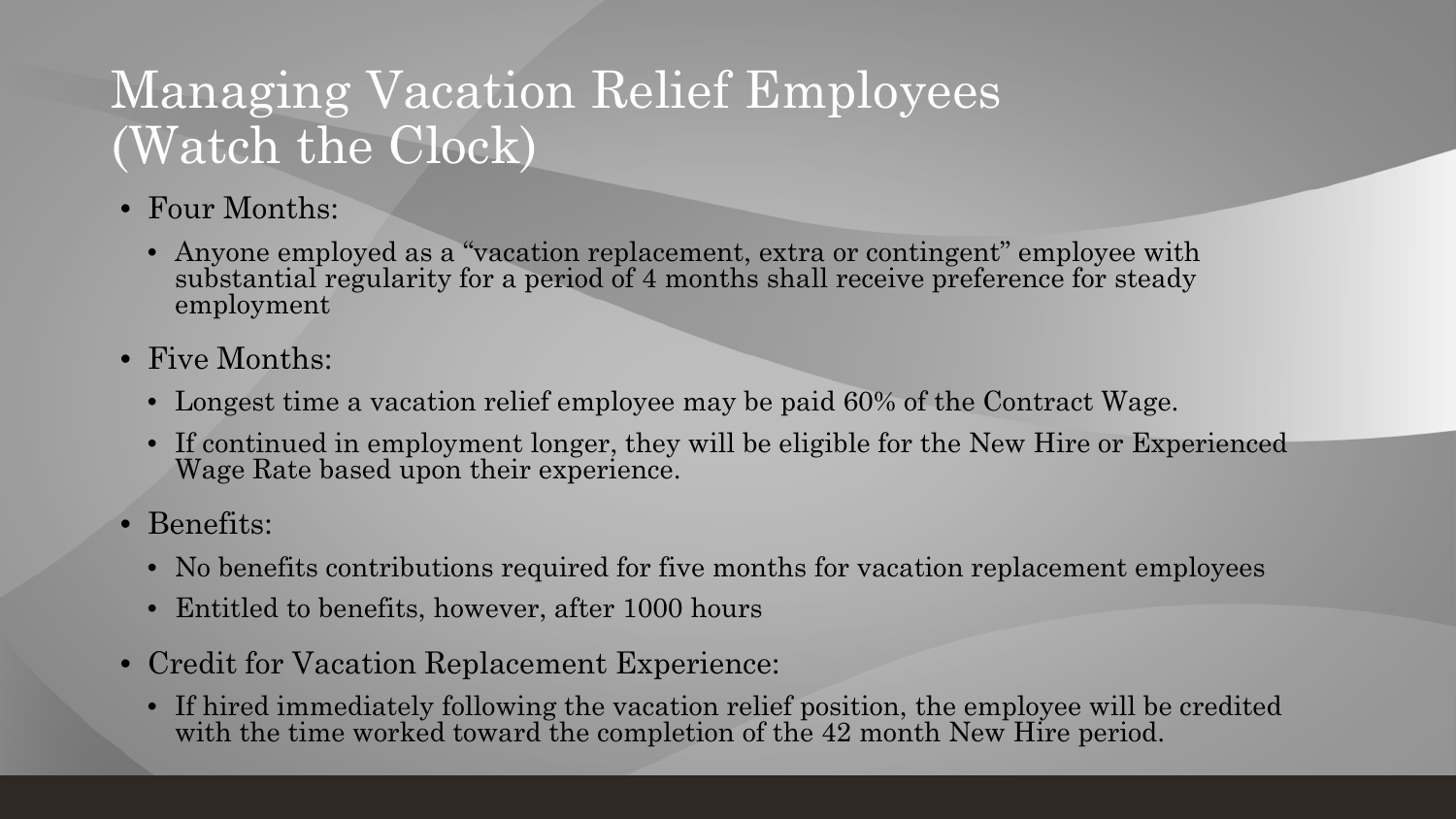### Sickness Benefits

- Each employee who with 1 year of service or more gets 10 sick days effective January 1st.
	- Employees with less than 1 years service on January 1<sup>st</sup>, get a prorated amount of days when they hit 1 year of service.
- Employees who do not use all of their sick days and work through December 31st, get paid those remaining days.
	- If the employee has his entire allotment unused, he gets a \$125 perfect attendance bonus.
- Employees may be disciplined for:
	- Failing to call-in with the proper notice time.
	- Exceeding their sick days.
	- Patterned absence.



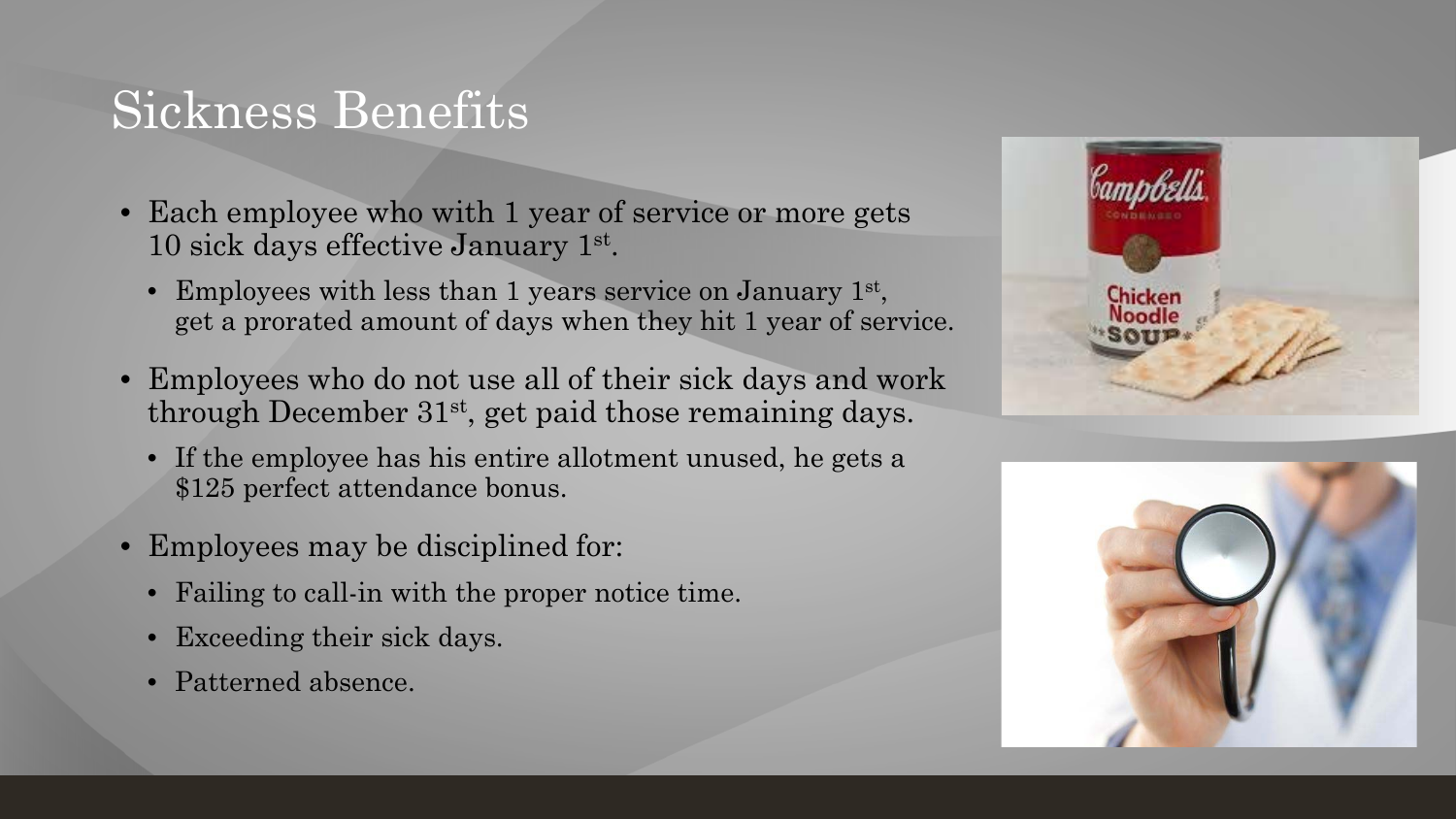# Clinic Days

- Each employee who with 1 year of service or more gets 1 Clinic per calendar year.
- Must provide at least 1 week's notice prior.
- To be paid, must show proof employee went to Funds Office or his doctor.
- May receive 1 additional day only if the office requests it.
	- If day is for doctor, Employer may request HIPAA form to check if it was necessary.

**CLINIC**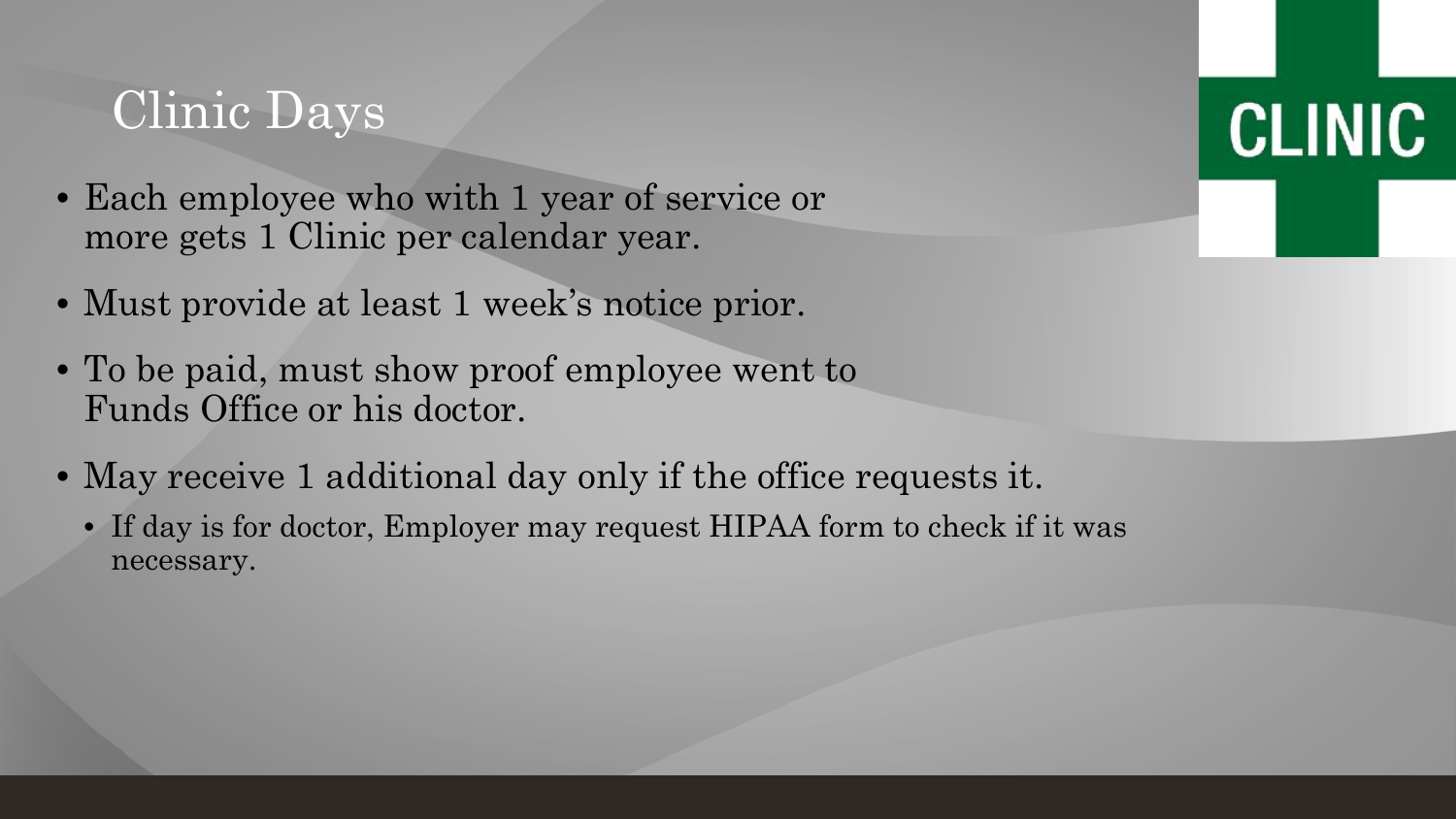# Changes in the Law (Are we done yet? Yes!)

- NLRB issued new guidance on handbooks:
	- Confidentiality, non-disparagement, company property (e.g., use of logos) and other conduct rules that restrict or inhibit speech can be found to violate Section 7 of the NLRA
	- Avoid overbroad policies
	- Narrowly tailor rules to address legitimate areas of concern and add a savings clause that makes clear it is not intended to inhibit protected rights
- New NYC law prohibits consumer credit checks on all but a few employees.
	- Cannot even ask the applicant or employee about their credit history.
- Ban-the-Box or Fair Chance Act
	- NYC prohibits inquiries into criminal convictions until a conditional offer of employment is extended to an applicant
	- If you decide to take action based upon a prior criminal conviction, you must engage in an analysis of the connection between the conviction and the job duties and responsibilities
- Employees covered by a collective bargaining agreement are exempt from the transit benefit law